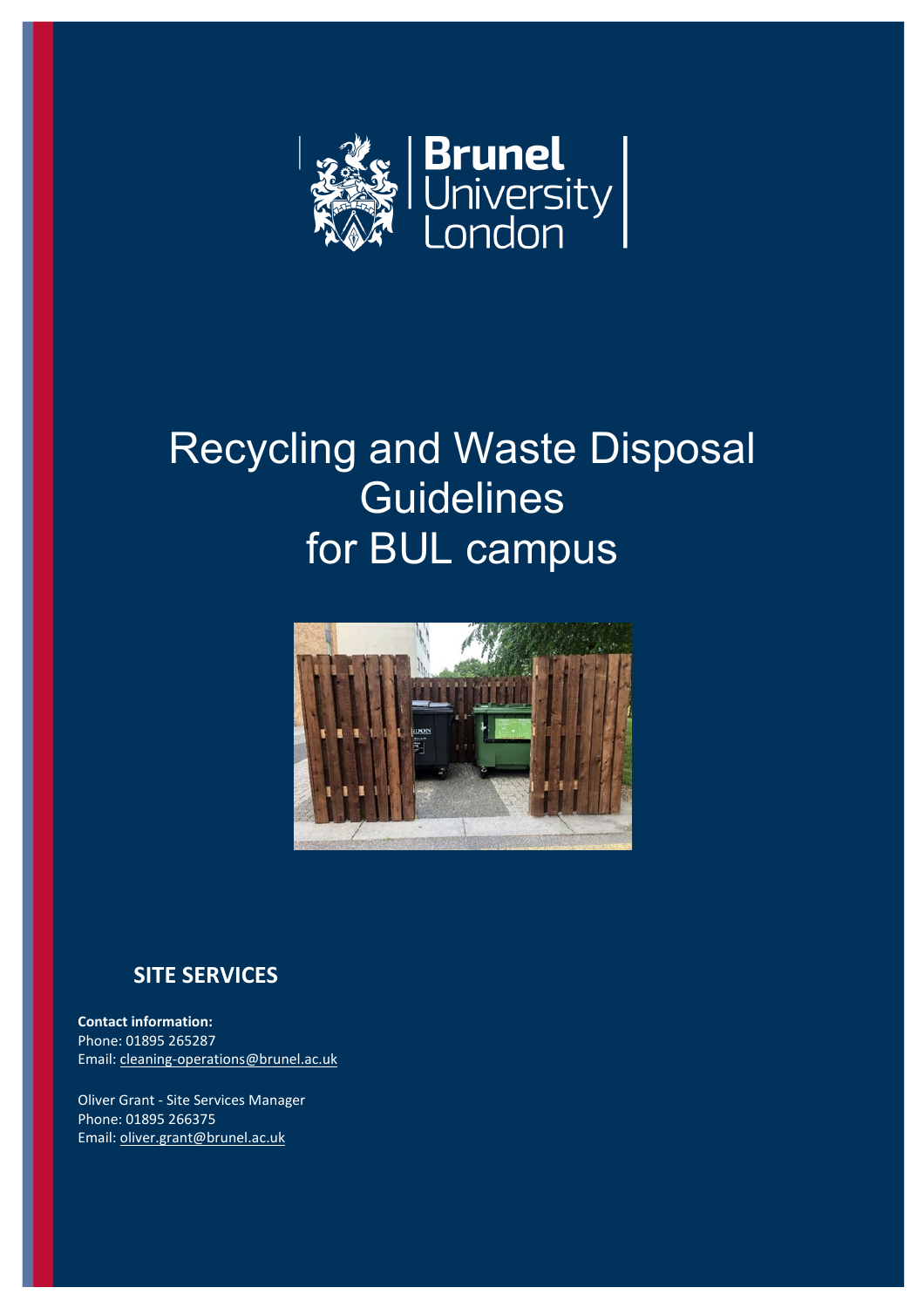## **Table of Contents**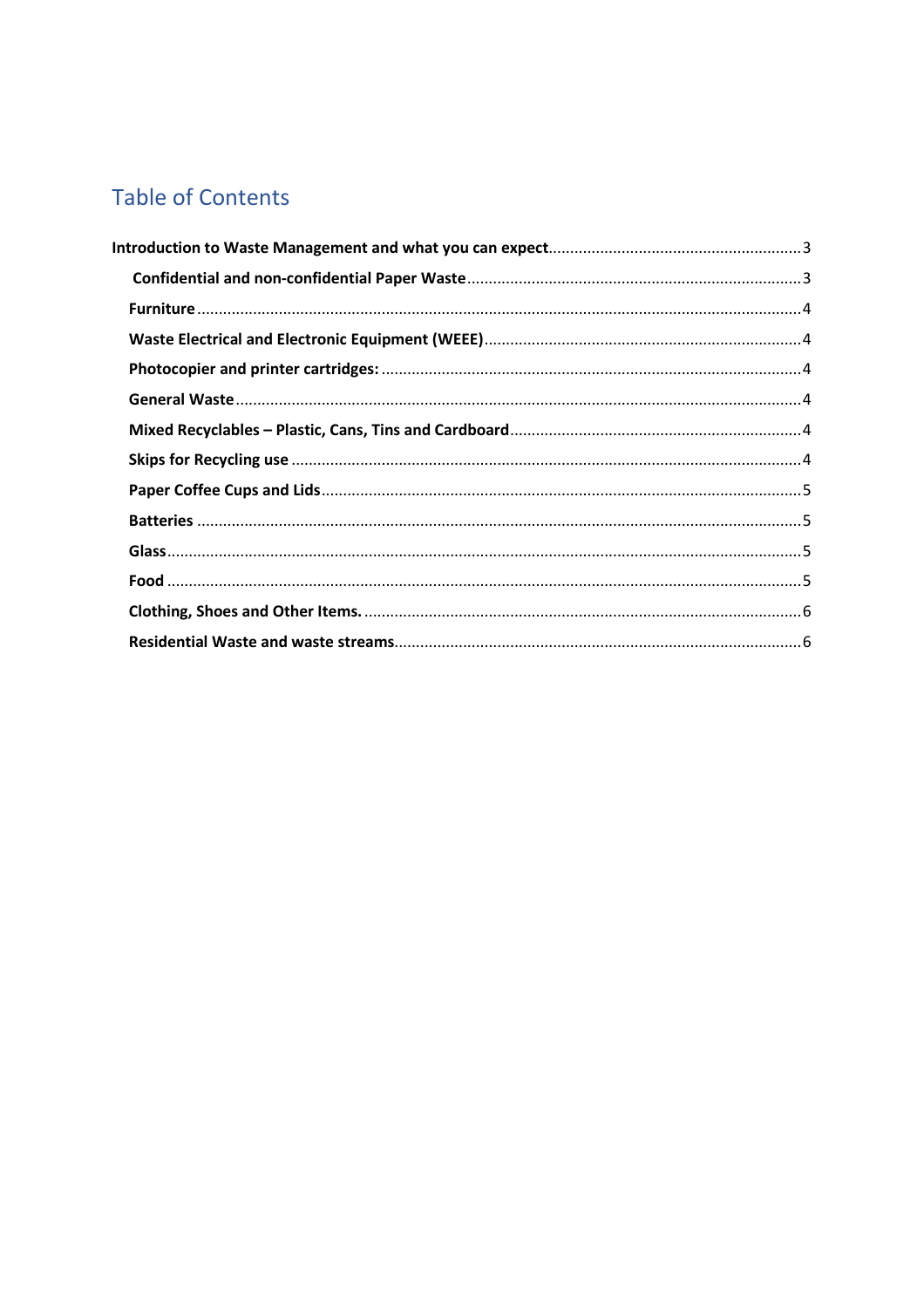### <span id="page-2-0"></span>**Introduction to Waste Management and what you can expect**

Site Services are able to remove and dispose of your waste items or assist you in doing so. There are however some procedures to follow which have been implemented for reasons of personal safety, environmental awareness, data protection and government legislation.

- o Please be aware that when waste leaves your department there are other members of staff that will have to handle it. Think about the hazards associated with your colleagues handling your waste i.e. broken glass, weight, unstable contents, sharp edges, liquid contents etc. Whether it is inside a black bag, a skip or removed separately, please do not place any hazardous items in your bins or skips as these hazards become hidden.
- o There are environmental considerations to keep in mind when you dispose of items, i.e. batteries, paint, electrical items etc. Do not place these items in your bin. For more information on how to correctly dispose of these items and more, please read below



#### <span id="page-2-1"></span>**Confidential and non-confidential Paper Waste**



You may dispose of many paper type items including confidential and non-confidential papers, post-it notes, newspapers, printer paper, books, magazines, journals, fax paper, glossy paper, window envelopes etc. using either options 1 or 2 below. All papers are shredded and then recycled into tissue products.

You do not have to worry about the occasional paper clip, staple or binder.

- 1. There are approximately 150 confidential waste cabinets around the site for your everyday confidential paper waste (not major clear-outs or archive material), these are emptied and the contents shredded on site twice a month, typically on a Thursday. **Caution: When the cabinets are full it may be possible to remove papers through the slot, if this is the case use a different bin.**
- 2. Confidential waste sacks can be requested via the [Operations Job Request Form](https://intra.brunel.ac.uk/s/operations/booking-system/Pages/default.aspx) . Once you have filled and sealed your sacks, place another request for them to be collected. **For data protection reasons, please do not leave your confidential waste sacks unattended in a communal area whilst they await collection.**
- 3. If you have a large amount of paper waste, you can request a 240L bin or sacks which will be delivered to you, please do not over fill the silver bins as this prevents other people from being able to use them. All you need to do is make a request via [Cleaning Operations Service Request](https://brunel-prod.planoncloud.com/) and select 'confidential waste'.

**Storage device destruction:** You can also dispose of your old flash drives and hard drives safely using the storage device destruction bin located in the Bannerman Ground Floor Library. This bin is emptied every 2 weeks and the contents destroyed on site prior to removal.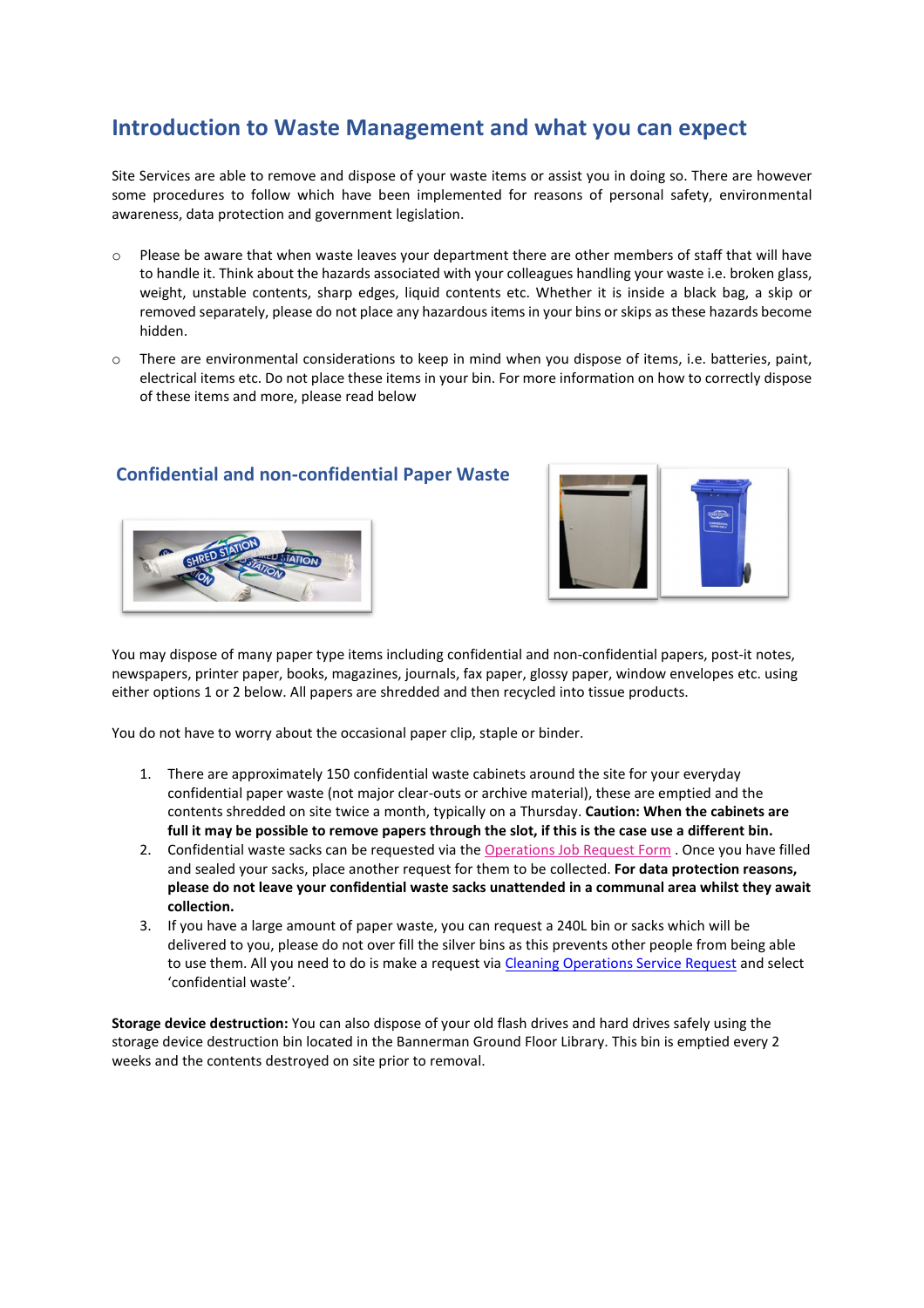#### <span id="page-3-0"></span>**Furniture**

Please place your unwanted furniture on Sales and Wants **[Brunel Marketplace](https://web.yammer.com/main/groups/eyJfdHlwZSI6Ikdyb3VwIiwiaWQiOiI2MDM4NTc4NzkwNCJ9/new).** If unclaimed you can arrange removal of the item/s by the Distribution Centre by using th[e Operations Job Request Form](https://intra.brunel.ac.uk/s/operations/booking-system/Pages/default.aspx) . Your furniture will either be re-used on campus or sent to our partnering charities. At present we only have a small container to hold furniture items but we will do our best to offer up items for campus use initially.

#### <span id="page-3-1"></span>**Waste Electrical and Electronic Equipment (WEEE)**

These can be removed by the Distribution Centre by completing the [Operations Job Request Form.](https://intra.brunel.ac.uk/s/operations/booking-system/Pages/default.aspx) When logging a request please gather as many items as possible as its not productive for the team to collect a single item only.

Some of the items will be passed to a charity or Computer Aid for re-use and others will be recycled.

**When logging a request please note on the form whether the item works or is broken.** 

#### <span id="page-3-2"></span>**Photocopier and printer cartridges:**

Toner/ink cartridges and packaging (PC or photocopier) can be recycled. The University encourages departments to contact the Distribution Centre via the [Operations Job Request Form](https://intra.brunel.ac.uk/s/operations/booking-system/Pages/default.aspx) for collection or you can deliver them to the Distribution Centre within the Joseph Lowe Building.

#### <span id="page-3-3"></span>**General Waste**

For general waste you are able to use any of the external 1100L wheelie bins on campus. For larger office clear



outs you can request a skip to be delivered via [Cleaning Operations Service Request](https://brunel-prod.planoncloud.com/) or arrange a collection of the waste from its location using th[e Operations Booking](https://intra.brunel.ac.uk/s/operations/booking-system/Pages/default.aspx)  [System.](https://intra.brunel.ac.uk/s/operations/booking-system/Pages/default.aspx) Smaller items of general waste can be placed in the black general waste bins provided around campus and within office locations. You are able to leave additional full sacks next to the bins for the cleaners to collect, however please do not leave any more than 1 or 2. You can request waste sacks by logging a request o[n Cleaning Operations Service Request.](https://brunel-prod.planoncloud.com/)

#### <span id="page-3-4"></span>**Mixed Recyclables – Plastic, Cans, Tins and Cardboard**



Please use any of the green recycling bins you find across campus for your mixed recyclables. If you have a large amount to be collected, please leave in clear bags beside your office bins for the cleaning team to collect. **Cardboard must be flattened.** Please be careful not to cause a hazard. You can request waste sacks by logging a request on Cleaning Operations Service [Request.](https://brunel-prod.planoncloud.com/)

Larger recycling collections can be requested vi[a cleaning-operations@brunel.ac.uk](mailto:cleaning-operations@brunel.ac.uk)

**Please do not place liquid or food in the recycling bin as this contaminates the rest of the bin.** 

#### <span id="page-3-5"></span>**Skips for Recycling use**

We have dedicated recycling skips within the Joseph Lowe Yard for wood, metal, WEEE (Waste Electrical and Electronic Equipment) and aggregate. Access to the skips is only granted via the Distribution Centre or Site Services so please log a request via [Operations Booking System](https://intra.brunel.ac.uk/s/operations/booking-system/Pages/default.aspx) or [Cleaning Operations Service Request](https://brunel-prod.planoncloud.com/) to utilise these skips.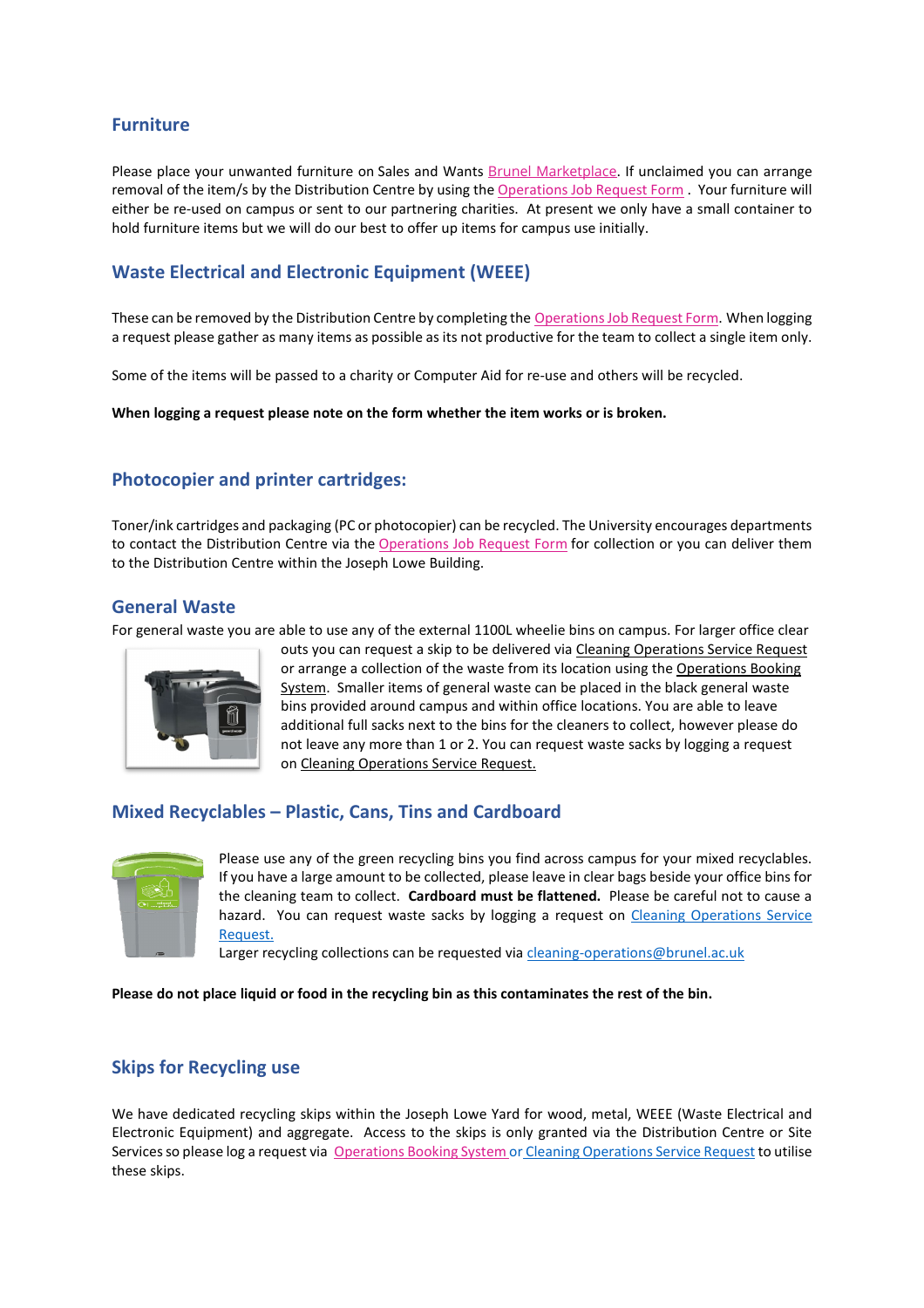#### <span id="page-4-0"></span>**Paper Coffee Cups and Lids**



Did you know that coffee cups cannot be recycled using the regular mixed recycling bins? This is because disposable paper cups are also made with a thin layer of plastic to protect them from going soggy. Please use the dedicated coffee cup recycling bins provided across campus. Just pour any remaining liquid in the centre of the bin. Cups go in the holes provided and the lids go in the green side bin.

Disposable coffee cups are recycled into a range of different products, from pencils to benches.

#### <span id="page-4-1"></span>**Batteries**



There are pink battery bins located all around campus for your personal use too. The batteries are then recycled into new batteries or the materials re-manufactured into other products.

#### <span id="page-4-2"></span>**Glass**

Glass can be placed in clear bags and left next to your office bins area. Please be careful to leave without potential hazard to the cleaning team who will collect. For large collections, please email [cleaning](mailto:cleaning-operations@brunel.ac.uk)[operations@brunel.ac.uk](mailto:cleaning-operations@brunel.ac.uk)

#### <span id="page-4-3"></span>**Food**



Food waste can be put into the food waste bins in your nearest kitchen. The University's food waste is taken to an anaerobic digester where biogas is produced, which is a form of renewable energy, and nutrient rich fertiliser which can be used on farms.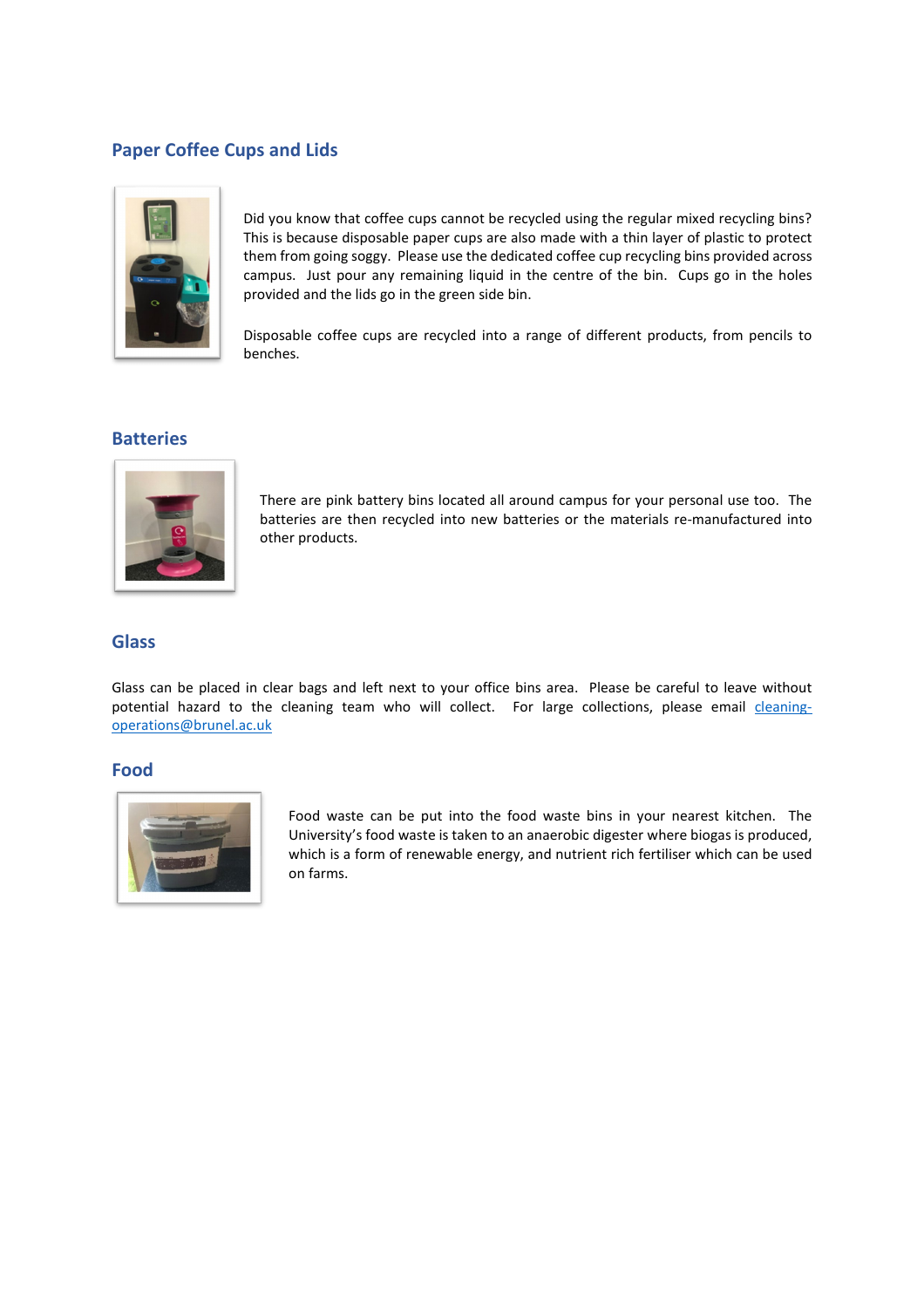#### <span id="page-5-0"></span>**Clothing, Shoes and Other Items.**



Take these to one of the clothes banks which are located close to our campus accommodation blocks and the north loop road, operated by the British Heart Foundation. They will accept a range of different items, if you think it could be sold in a charity shop then deposit it here.

#### <span id="page-5-1"></span>**Residential Waste and Waste Streams**



Wheelie bin stores are being erected outside student halls not only to make disposing of waste easier for students but also to improve the look and safety of the campus by providing contained areas for waste and recycling.

A variety of bins are provided within residential kitchen areas in order that students can segregate waste and as much of the waste as possible can then be recycled.

Additional waste bins, complete with ashtrays are also outside halls of residence thereby reducing litter